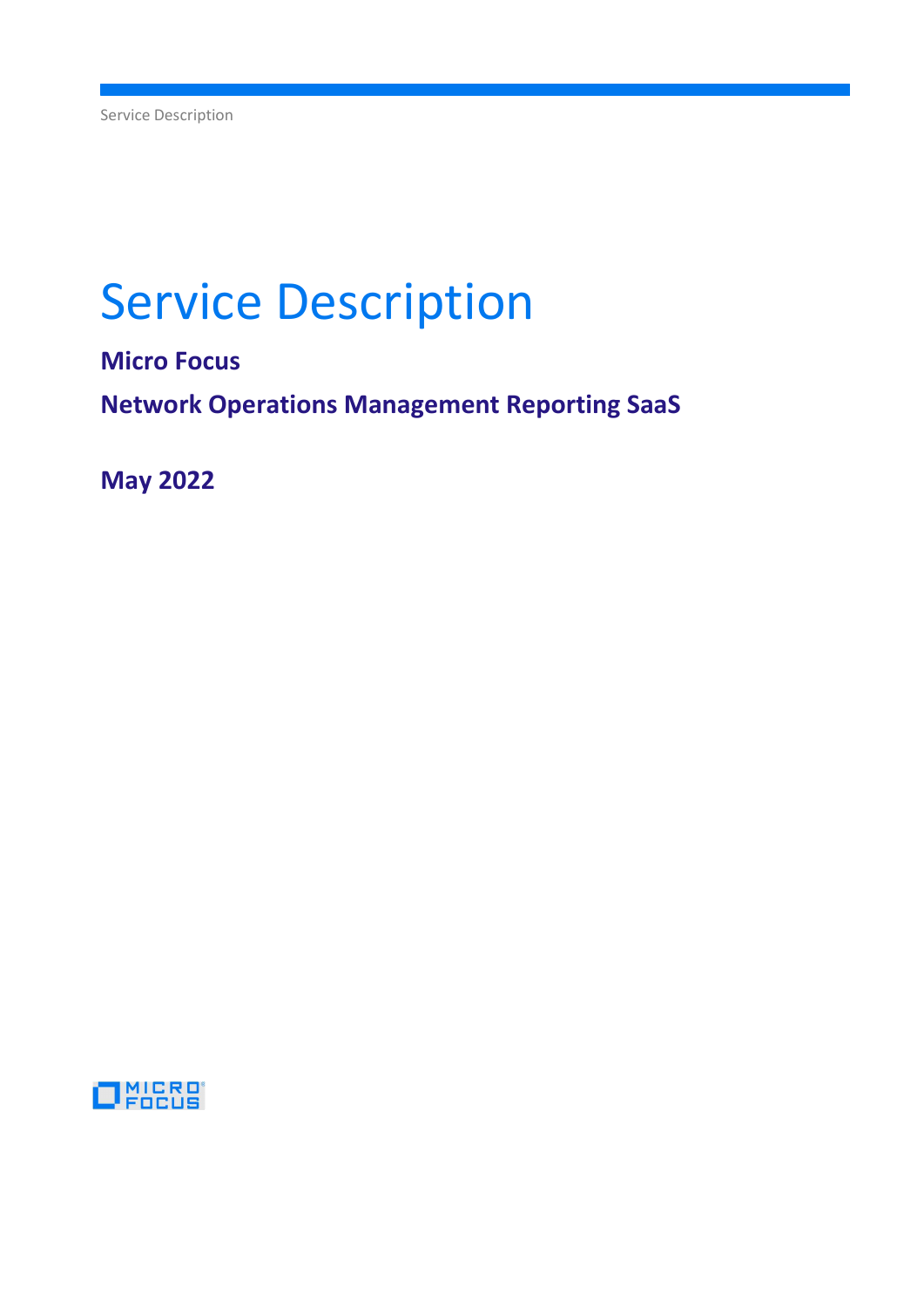# **Contents**

This Service Description document describes the components and services included in Micro Focus Network Operations Management ("NOM") Reporting Software-as-a-Service (which also may be referred to as "SaaS"). Unless otherwise agreed to in writing, this Service Description is subject to the Micro Focus Customer Terms for SaaS and represents the only binding terms governing Micro Focus International plc and its affiliates ("Micro Focus") respective obligations regarding its provision of this SaaS to the end-user Customer. Any other descriptions of the features and functions of the SaaS, public statements, including advertisements, shall not be deemed as additional features or functionalities that Micro Focus is required to deliver.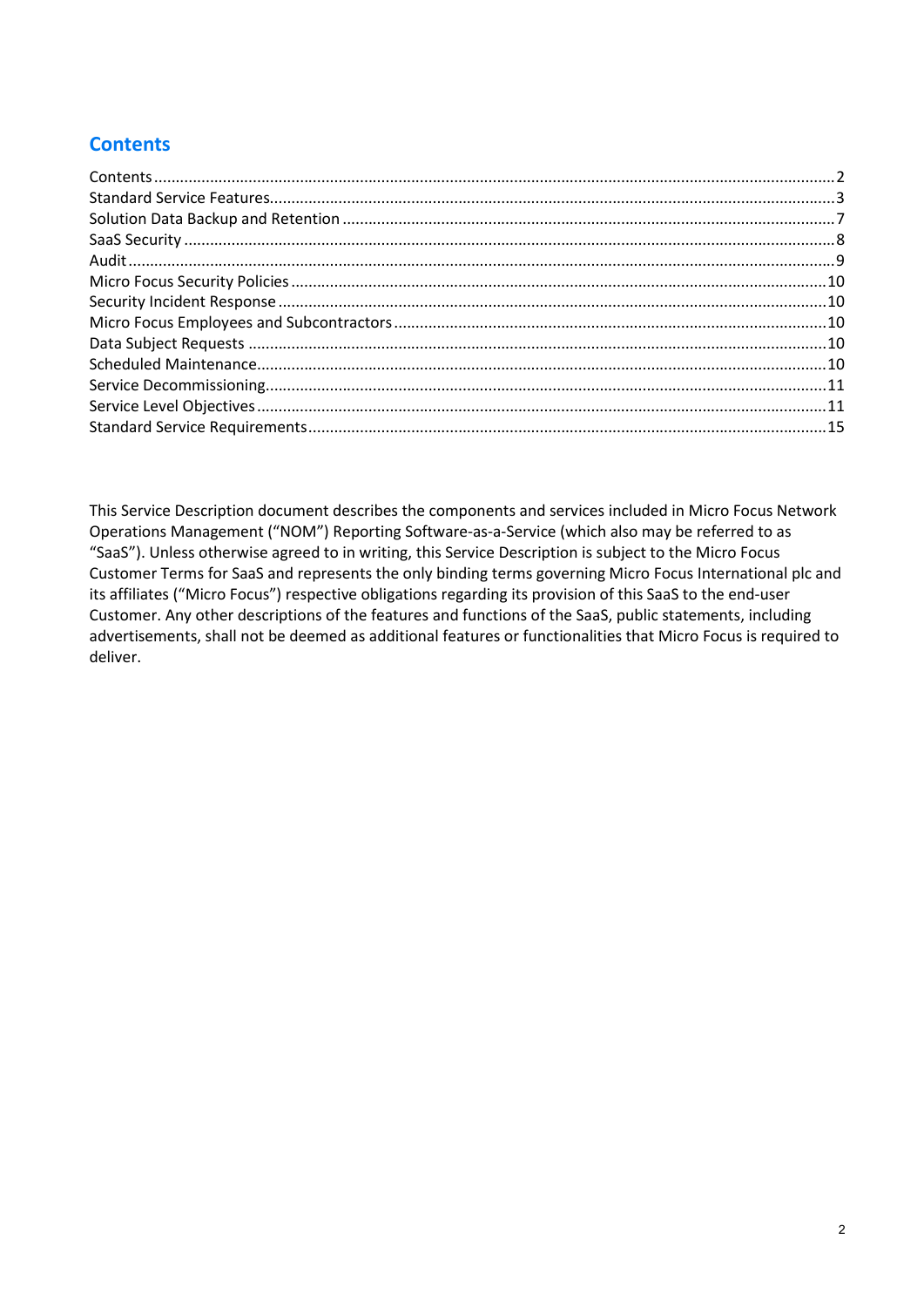# Standard Service Features

## High Level Summary

Micro Focus Network Operations Management Reporting SaaS (NOM Reporting SaaS) is a native cloud application that delivers OPTIC Data Lake, Dashboarding, Performance Troubleshooting and Reporting for Network Operations Management (NOM), Network Node Manager i (NNMi) and Network Automation (NA).

## SaaS Service Delivery Components

| <b>SaaS Delivery Components</b>                                                         | Included                 |
|-----------------------------------------------------------------------------------------|--------------------------|
| One NOM Reporting SaaS production tenant                                                | $\overline{\phantom{0}}$ |
| One NOM Reporting SaaS non-production tenant (up to 250 nodes)                          |                          |
| 800 days daily aggregation (up to 20TB by default) in OPTIC Data Lake data<br>retention |                          |
| One (1) TB monthly of data extraction (egress) from NOM Reporting SaaS                  |                          |
| NOM Reporting SaaS Integration with external NNMi and NA components                     | $\checkmark$             |
| <b>Capacity extension to OPTIC Data Lake</b>                                            | $\mathbf 0$              |
| Additional data extraction (egress) from NOM Reporting SaaS                             | $\mathbf 0$              |
| $\checkmark$ = Included<br><b>O</b> = Optional for an additional fee                    |                          |

## SaaS Operational Services

| <b>SaaS Operational Services</b>                                                                                                                                                                | Included |
|-------------------------------------------------------------------------------------------------------------------------------------------------------------------------------------------------|----------|
| <b>Onboarding:</b><br>Kick-off meeting, handover of product and support materials, verification of<br>online access, scope validation and service goals, discussion of training<br>requirements |          |
| <b>Customer Success Management (CSM) Meetings</b>                                                                                                                                               |          |
| <b>Product Support</b>                                                                                                                                                                          |          |
| Service Health portal                                                                                                                                                                           |          |
| $\checkmark$ = Included<br><b>O</b> = Optional for an additional fee                                                                                                                            |          |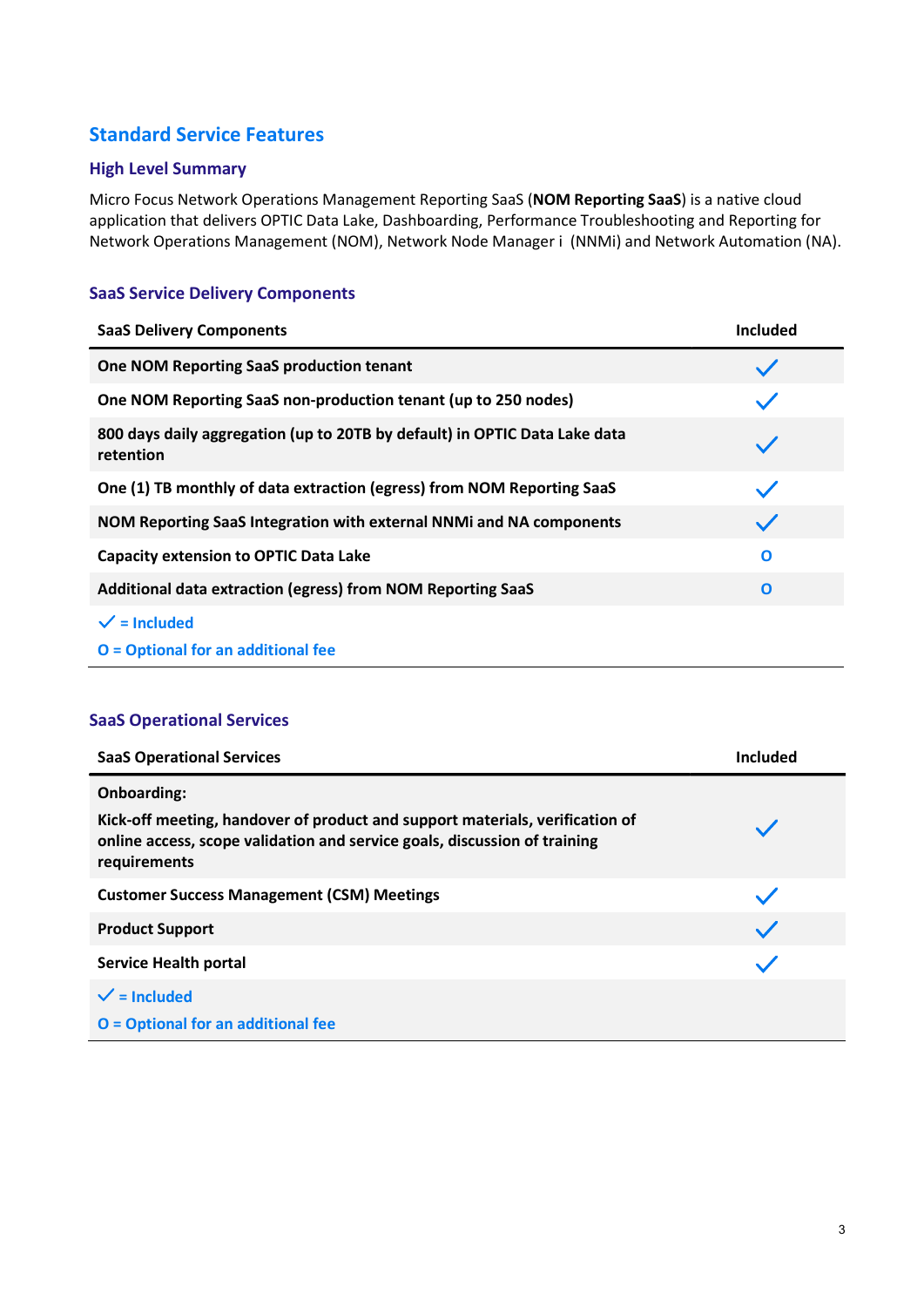## On-Premise Operational Services

| <b>On-Premise Operational Services</b>                                                                              | Included |
|---------------------------------------------------------------------------------------------------------------------|----------|
| Install on-premise NOM Components (NNMi, NA)                                                                        | O        |
| Update on-premise NNMi, NA or both Components (NNMi, NA) to minimum NOM<br><b>Reporting SaaS supported versions</b> | O        |
| On-premise NNMi and/or NA component Integration with NOM Reporting SaaS                                             | O        |
| <b>Business Value Dashboard Creation/Customization Service</b>                                                      | O        |

Full documentation of the capabilities of Network Operations Management Reporting SaaS is available at: https://docs.microfocus.com/doc/NS/SaaS/Home

## Architecture Components

NOM Reporting SaaS infrastructure consists of:

 NOM Reporting SaaS which is a cloud native platform that delivers consolidated OPTIC Data Lake, dashboarding, Performance Troubleshooting, BYOBI gateways (Tableau or PowerBi) and reporting.

NOM Reporting SaaS monitors the system for 24x7 availability, and provides related 24x7 infrastructure support, including application version upgrades. Customer accesses NOM Reporting SaaS through the Internet (HTTPS).

Micro Focus requires one or more of the following – on-premise components, licensed and deployed separately by Customer, to collect and forward data to NOM Reporting SaaS:

- Network Node Manager I 2022.05 (NNMi) and later, or
- Network Automation 2022.05 (NA) and later

Full documentation for integrating on-premise components with the NOM Reporting SaaS instance is available at: https://docs.microfocus.com/itom/NOM:SaaS/GetStarted

Units of NOM Reporting SaaS must match the units of the on-prem components, NOM Suite, NNMi or NA. For more detail on the definition of units please see the product Additional License Authorizations (ALA) available at:

https://www.microfocus.com/en-us/legal/software-licensing

Customer must install and configure any required on-premise components and may contract out to professional consultants. Micro Focus does not commit to any SLO for the on-premise components.

Micro Focus does not operate third-party integrations on behalf of Customer and will not commit to any SLO for these components.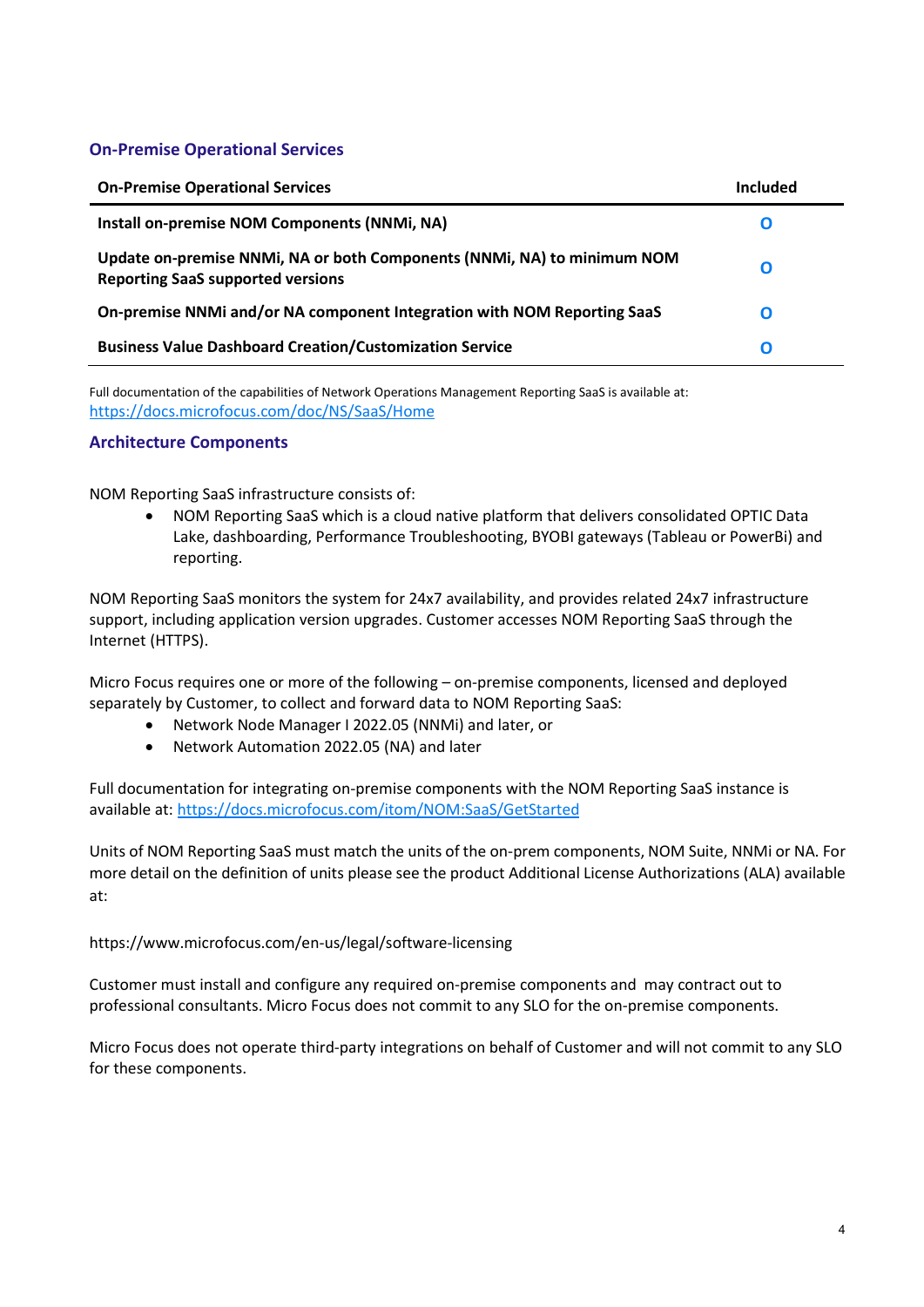## Application Administration

Customer will access NOM Reporting SaaS application using a supported web browser and the URL provided to them. Micro Focus SaaS Operations team will create the necessary roles, groups and users for Customer to access the NOM Reporting SaaS application.

Users with administrative rights will be able to access select administration pages to configure NOM Reporting SaaS capabilities and to integrate data sources into NOM Reporting SaaS. Micro Focus reserves the right to determine which administrative features will be made available in the NOM Reporting SaaS instance.

Customer should open a ticket with Micro Focus SaaS Operations team to execute tasks such as, but not limited to, unlocking user accounts, customer provided business intelligence tools integration.

#### Service Support

Customer may contact Micro Focus through a variety of methods such as online support tickets or telephone. The Micro Focus Support Team will either provide support to Customer directly or coordinate delivery of this support.

Support for NOM Reporting SaaS is available at: https://pcs.saas.microfocus.com Support for on-prem NNMi and NA is available at: https://www.microfocus.com/en-us/support

NOM Reporting SaaS includes an extensive online help to aid with tailoring and configuration of NOM Reporting to align with your business requirements. Full documentation of the capabilities of NOM Reporting SaaS is available at: https://docs.microfocus.com/doc/NS/SaaS/Home

As part of the Micro Focus Network Operations Management Reporting community, you can get additional assistance and aid from your peers as well as get access to live and recorded webinars (practitioner forum series). NOM Reporting SaaS community is available at: https://community.microfocus.com/it\_ops\_mgt/nom/

Your suggestions for enhancements to NOM Reporting SaaS are important to us. We encourage you to share your ideas, vote for your favorite ones, and enhance existing ideas with your feedback and comments. The popularity of an idea is measured through votes and comments at: https://community-telligent.microfocus.com/it\_ops\_mgt/nom/i/nomideaexchange

Micro Focus staffs and maintains a 24x7x365 Service Operations Center, which will be the single point of contact for all issues related to the support for NOM Reporting SaaS. Customer will maintain a list of authorized users who may contact Micro Focus for support. Customer's authorized users may contact Micro Focus for support via the Web portal or by phone 24 hours a day, 7 days a week.

Assistance for the on-premise components will be provided through the standard support channels.

| <b>Activity</b>                       |  |
|---------------------------------------|--|
| <b>Customer Success Management</b>    |  |
| <b>Email and Online Notifications</b> |  |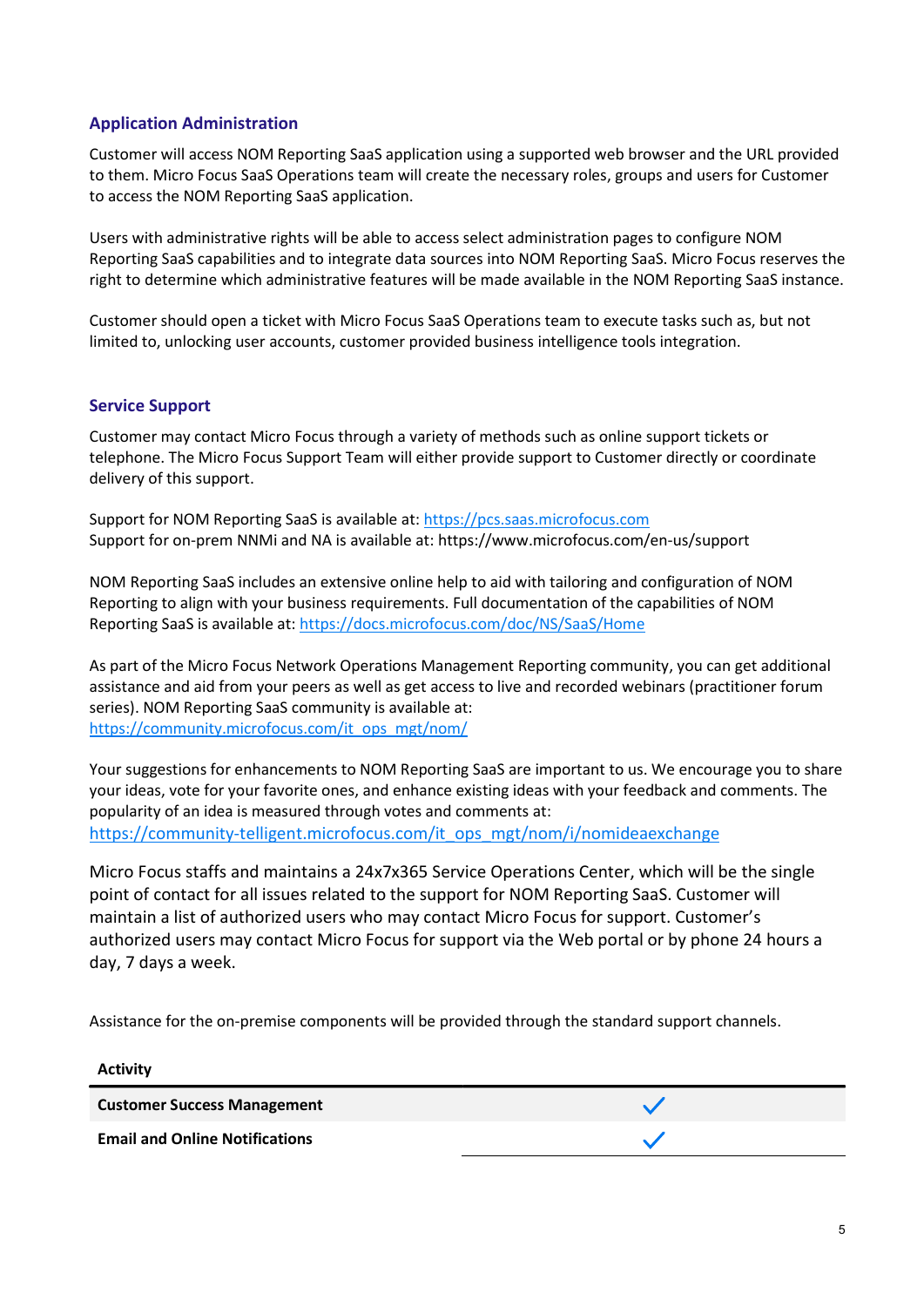| On-boarding:<br>Kick-off meeting, handover of product and<br>support materials, verification of online access,<br>scope validation and service goals, discussion of<br>training requirements                          |                              |
|-----------------------------------------------------------------------------------------------------------------------------------------------------------------------------------------------------------------------|------------------------------|
| <b>Version Updates:</b><br>Major version updates, minor version updates,<br>patches, and security fixes. Notification period<br>according to notification timelines via release<br>notes and help resources available | $\sqrt{1}$                   |
| <b>Service Reviews</b><br>Meeting reviewing service quality, and to provide<br>feedback on improvements required                                                                                                      | Yearly                       |
| Assisting with the implementation / configuration<br>and tailoring                                                                                                                                                    | Available at additional cost |
| <b>Availability SLA</b>                                                                                                                                                                                               | 99.9%                        |

<sup>1</sup>Notifications regarding release updates to NOM Reporting SaaS will be provided via email.

## Service Monitoring

Micro Focus monitors the availability of NOM Reporting SaaS components deployed in SaaS 24x7. Micro Focus uses a centralized notification system to deliver proactive communications about application changes, outages, and scheduled maintenance. Alerts and notifications are available to Customer online at: https://home.software.microfocus.com/myaccount

As part of the NOM Reporting SaaS offering, we also include a Service Health portal for the SaaS-deployed components which allows Customer to see:

- Current availability of the NOM Reporting SaaS environment
- Details of any upcoming planned maintenance
- Outage reports for any incidents that have been identified by our support teams
- **•** Historical SLO data

The Link to Service Health portal for your tenant will be provided as part of your onboarding to Micro Focus SaaS.

Any required on-premise component, not within the sole control of Micro Focus, is Customer's sole responsibility. Micro Focus does not commit to any SLO for the on-premise components.

## Capacity and Performance Management

The architecture used by NOM Reporting SaaS allows for addition of capacity to applications, databases and storage as required to support the services provided, and additional fees may apply.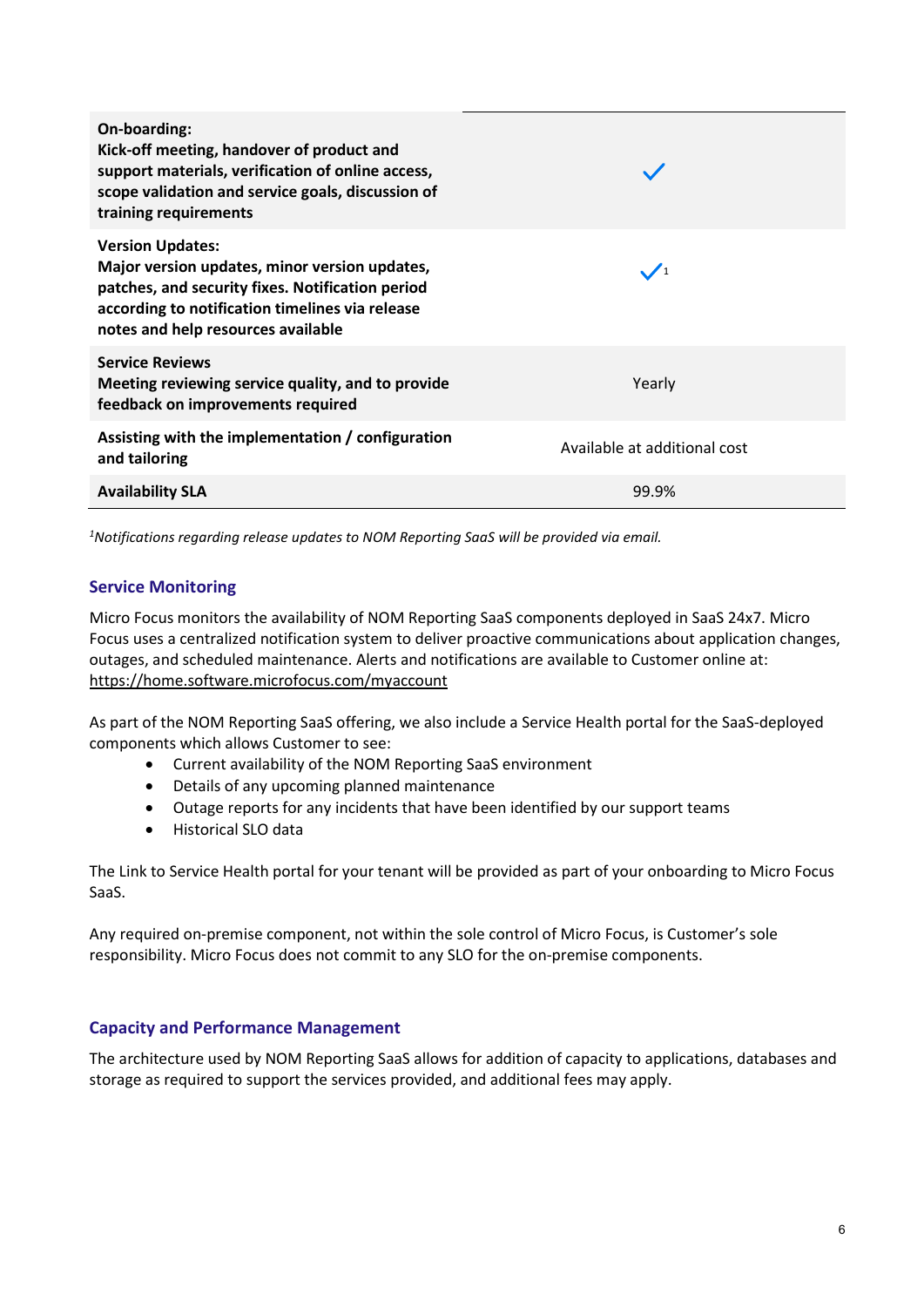## Operational Change Management

Micro Focus follows a set of standardized methodologies and procedures for efficient and prompt handling of changes to SaaS infrastructure and application, which enables beneficial changes to be made with minimal disruption to the service.

# Solution Data Backup and Retention

The data backup and retention described in this section are part of Micro Focus's overall business continuity management practices designed to attempt to recover availability to Customer of NOM Reporting SaaS and access to the NOM Reporting SaaS Customer data, following an outage or similar loss of service.

The following types of Customer-specific data reside in the Micro Focus SaaS environment:

- Customer authorized user details (for instance, customer administrator users, operator users)
- Configuration information that may include credentials necessary for integrations with service management tools, customer provided business intelligence tools or with on-premise components (NNMi, NA).
- Resulting information collected during product feature use such as network performance metrics and Network Automation (NA) data.
- Reports, dashboards and reporting data
- Audit logs

Customer will work with Micro Focus SaaS support for user creation and integration configurations.

Data retention in the SaaS-based OPTIC Data Lake, component of NOM Reporting SaaS, is governed by the following:

- Raw data (5-minute interval, 5-minute sample) will be retained for 30 days
- Hourly aggregation will be retained for 180 days
- Daily aggregation will be retained for 800 days

The Data Backup Frequency is daily and Micro Focus will perform necessary daily backup of the database and related storage systems (including configuration data) for Micro Focus Network Operations Management Reporting on SaaS instance. The Backup Retention Time is seven (7) days, meaning Micro Focus retains each daily backup for the most recent seven (7) days ("Data Retention Time").

Micro Focus's standard storage and backup measures are Micro Focus's only responsibility regarding the retention of this data, despite any assistance or efforts provided by Micro Focus to recover or restore Customer's data. Micro Focus will be unable to restore any data not included in the database (for example not properly entered by the user, lost, or corrupted etc.) at the time of backup or if Customer´s request comes after the Data Retention Time of such backup. As such, Micro Focus cannot guarantee no data loss.

#### Disaster Recovery

## 1. Business Continuity Plan

Micro Focus SaaS continuously evaluates different risks that might affect the integrity and availability of Micro Focus Network Operations Management Reporting on SaaS. As part of this continuous evaluation, Micro Focus SaaS develops policies, standards and processes that are implemented to reduce the probability of a continuous service disruption. Micro Focus documents its processes in a business continuity plan ("BCP") which includes a disaster recovery plan ("DRP"). Micro Focus utilizes the BCP to provide core Micro Focus SaaS and infrastructure services with minimum disruption. The DRP includes a set of processes that Micro Focus SaaS implements and tests Micro Focus SaaS recovery capabilities to reduce the probability of a continuous service interruption in the event of a service disruption.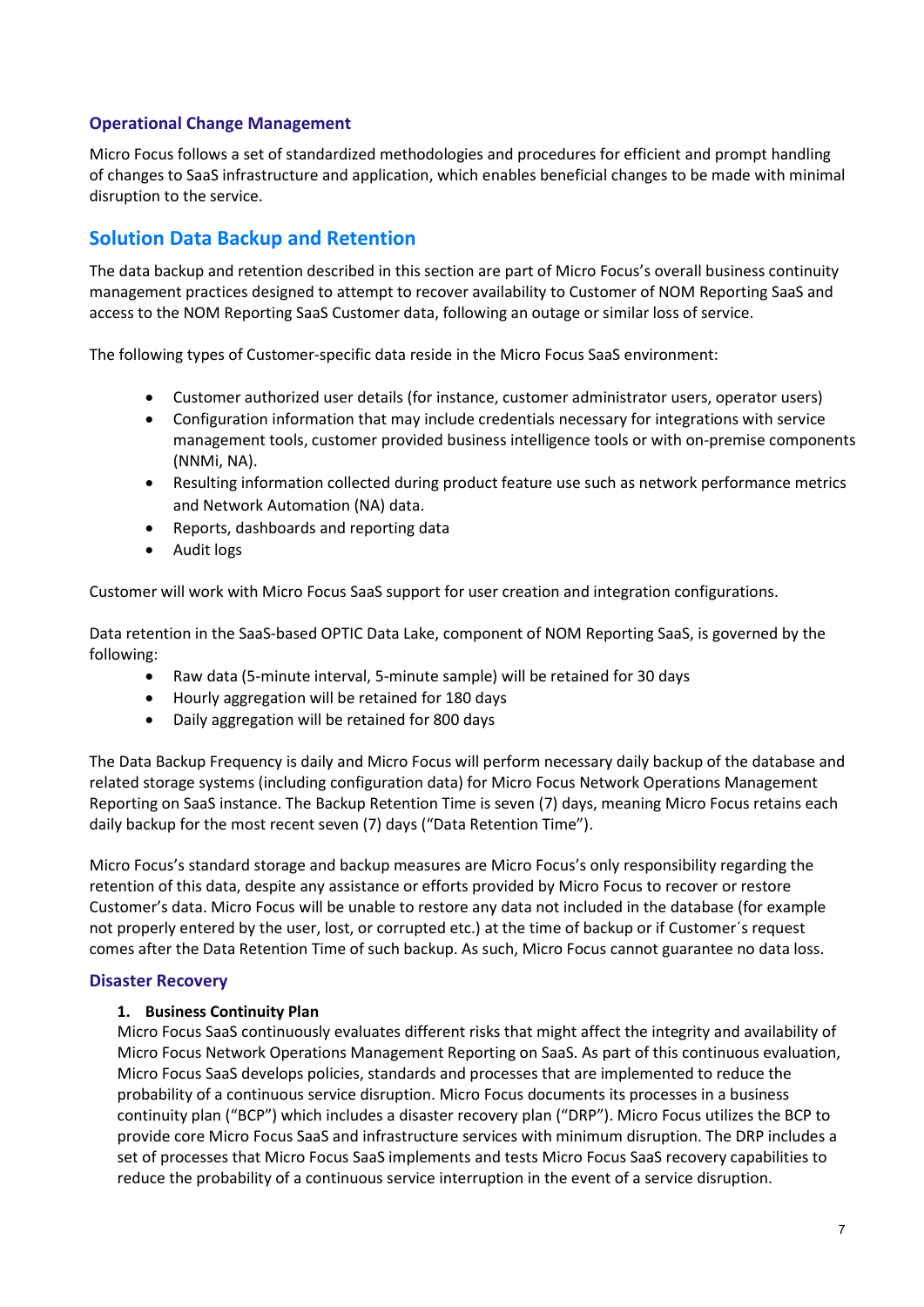Network Operations Management Reporting on SaaS is implemented using a cloud-based technology service stack in a redundant mode over multiple availability zones. The failure of one zone will not impact the service availability as the system will automatically failover from the other zones. In the event of a disaster impacting more than one zone at the same time, such as a complete cloud region, the DRP's target is to provide restoration of the Micro Focus Network Operations Management Reporting - SaaS within 24 hours (Recovery Time Objective, RTO) following Micro Focus's declaration of a disaster. The Vertica database backend used by Network Operations Management Reporting - SaaS is deployed in a single availability zone. If the availability zone hosting Vertica goes down, the DRP's target is to provide restoration of the Micro Focus Network Operations Management Reporting - SaaS within 24 hours (Recovery Time Objective, RTO) following Micro Focus's declaration of a disaster.

#### 2. Backups

Micro Focus SaaS performs backups of NOM Reporting-SaaS databases and application configurations with a daily recovery point objective (RPO). Backups are performed using cloud-based technology across multiple regions. The integrity of backups is validated by (1) real time monitoring of the storage snapshot process for system errors, and (2) and annual restoration of production data from an alternate site to validate both data and restore flows integrity.

## SaaS Security

Micro Focus maintains an information and physical security program designed to protect the confidentiality, availability and integrity of Customer Personal Data and confidential information (the "Micro Focus Security Program").

## Technical and Organizational Measures

This section describes Micro Focus´s standard technical and organizational measures, controls and procedures, which are intended to help protect Customer-provided SaaS Data.

Micro Focus regularly tests and monitors the effectiveness of its controls and procedures. The measures set forth in this section may be modified by Micro Focus but represent a minimum standard. Customer remains responsible for determining the sufficiency of these measures. Some of the security settings in the service are configurable by Customer, to allow for better integration. As a rule of thumb, Micro Focus will deliver its service with the most-secure options and capabilities enabled.

## Physical Access Controls

Micro Focus maintains physical security standards designed to prohibit unauthorized physical access to the Micro Focus equipment and facilities used to provide SaaS and include Micro Focus data centers and data centers operated by third parties. This is accomplished through the following practices:

- presence of on-site security personnel on a 24x7 basis
- use of intrusion detection systems
- use of video cameras on access points and along perimeter
- Micro Focus employees, subcontractors and authorized visitors are issued identification cards that must be worn while on premises
- monitoring access to Micro Focus facilities, including restricted areas and equipment within facilities
- maintaining an audit trail of access

## Access Controls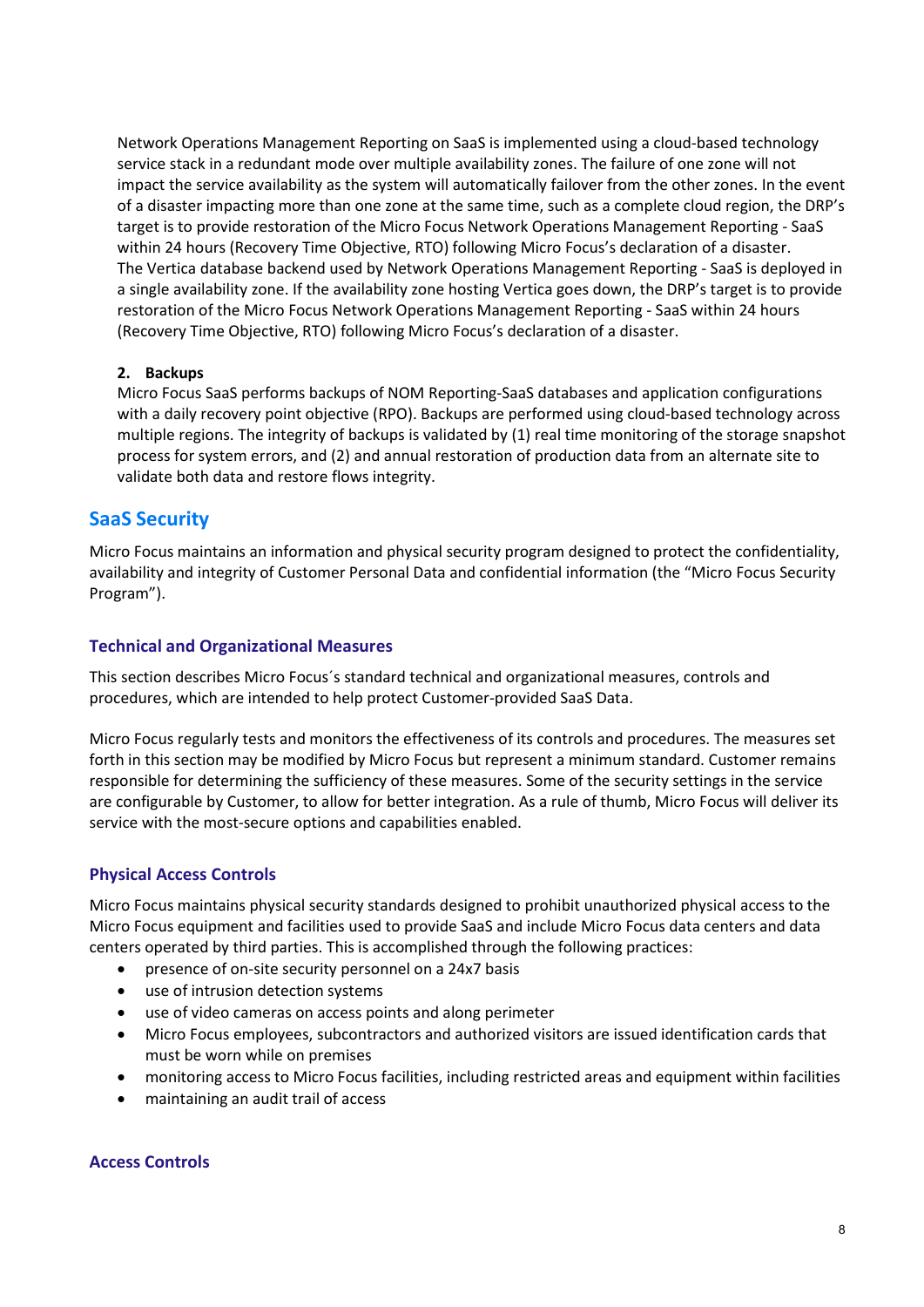Micro Focus maintains the following standards for access controls and administration designed to make Customer-provided SaaS Data accessible only by authorized Micro Focus personnel who have a legitimate business need for such access:

- secure user identification and authentication protocols
- authentication of Micro Focus personnel in compliance with Micro Focus standards and in accordance with ISO27001 guidelines
- Customer provided SaaS data is accessible only by authorized Micro Focus personnel who have a legitimate business need for such access, with user authentication, sign-on and access controls
- employment termination or role change is conducted in a controlled and secured manner
- administrator accounts are only used for the purpose of performing administrative activities
- each account with administrative privileges is traceable to a uniquely identifiable individual
- all access to computers and servers is authenticated and within the scope of an employee's job function
- collection of information log information may link users to actions in the Micro Focus SaaS environment
- collection and maintenance of log audits
- access to log information is restricted based on user roles and the "need-to-know"
- Using shared accounts is prohibited

## Availability Controls

Micro Focus´s business continuity management process includes a rehearsed method of restoring the ability to supply critical services upon a service disruption. Micro Focus's continuity plans cover operational shared infrastructure such as remote access, active directory, DNS services, and mail services. Monitoring systems are designed to generate automatic alerts that notify Micro Focus of events such as a server crash or disconnected network.

## Data Segregation

Micro Focus SaaS environments are segregated logically by Micro Focus SaaS access control mechanisms. Internet-facing devices are configured with a set of access control lists (ACLs), which are designed to prevent unauthorized access to internal networks. Micro Focus uses security solutions on the perimeter level such as: firewalls, IPS/IDS, proxies and content-based inspection to detect hostile activity in addition to monitoring the environment's health and availability.

## Data Encryption

Micro Focus SaaS uses industry standard techniques to encrypt Customer-provided SaaS Data in transit. All inbound and outbound traffic to the external network is encrypted.

## Audit

Micro Focus appoints an independent third party to conduct an annual audit of the applicable policies used by Micro Focus to provide the applicable Micro Focus Network Operations Management Reporting - SaaS solution. A summary report or similar documentation will be provided to Customer upon request. Subject to the execution of Micro Focus's standard confidentiality agreement, Micro Focus agrees to respond to a reasonable industry standard information security questionnaire concerning its information and physical security program specific to Micro Focus SaaS provided pursuant to the applicable Supporting Material no more than once per year. Such information security questionnaire will be considered Micro Focus Confidential Information.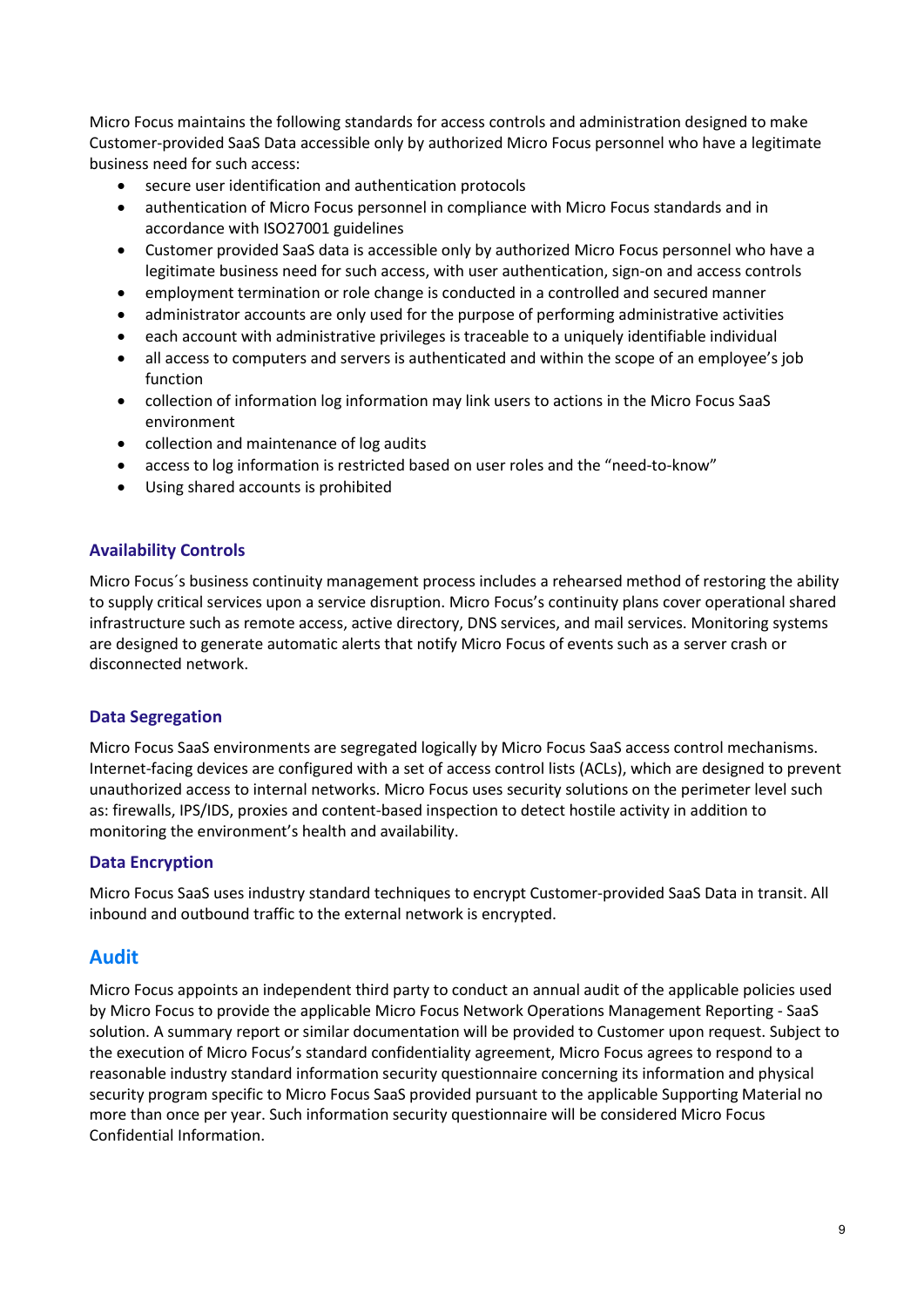# Micro Focus Security Policies

Micro Focus conducts annual reviews of its policies around the delivery of SaaS against ISO 27001, which includes controls derived from ISO 27034 – "Information Technology – Security Techniques – Application Security." Micro Focus regularly re-evaluates and updates its information and physical security program as the industry evolves, new technologies emerge, or new threats are identified.

The up-to-date certificate can be viewed at the following link:

https://www.microfocus.com/media/documentation/certificate-of-registration-information-securitymanagement-system-documentation.pdf

## Security Incident Response

In the event Micro Focus confirms a security incident resulted in the loss, unauthorized disclosure or alteration of Customer-provided SaaS Data ("Security Incident"), Micro Focus will notify Customer of the Security Incident and work to mitigate the impact of such Security Incident. Should Customer believe that there has been unauthorized use of Customer's account, credentials, or passwords, Customer must immediately notify Micro Focus Security Operations Center via softwaresoc@microfocus.com.

## Micro Focus Employees and Subcontractors

Micro Focus requests that all employees involved in the processing of Customer-provided SaaS Data are authorized personnel with a need to access the Customer-provided SaaS Data, are bound by appropriate confidentiality obligations and have undergone appropriate training in the protection of Customer data. Micro Focus requests that any affiliate or third-party subcontractor involved in processing Customerprovided SaaS Data enters into a written agreement with Micro Focus, which includes confidentiality obligations substantially similar to those contained herein and appropriate to the nature of the processing involved.

## Data Subject Requests

Micro Focus will, within three (3) business days of receipt, refer to Customer any queries from data subjects in connection with Customer-provided SaaS Data.

## Scheduled Maintenance

To enable Customers to plan for scheduled maintenance by Micro Focus, Micro Focus reserves predefined timeframes to be used on an as-needed basis. Micro Focus reserves a weekly two (2) hour window (Sunday 00:00 to 02:00 Pacific Standard Time) and one (1) monthly eight (8) hour window (Sunday in the 00:00 to 08:00 Pacific Standard Time). These windows will be used on an as-needed basis.

Planned windows will be scheduled at least two (2) weeks in advance when Customer action is required, or at least four (4) days in advance otherwise. In the rare event where Micro Focus needs to do an emergency change requiring a downtime outside of those planned maintenance windows, Customer will be notified as soon as possible.

## Scheduled NOM Reporting SaaS Version updates

"SaaS Updates" are defined as both major version updates, minor version updates and patches applied by Micro Focus to Customer's Micro Focus Network Operations Management Reporting – SaaS solution in production. These may or may not include new features or enhancements. Customer is entitled to SaaS Updates as part of the Network Operations Management Reporting on SaaS service unless the SaaS Update introduces new functionality that Micro Focus offers on an optional basis for an additional fee.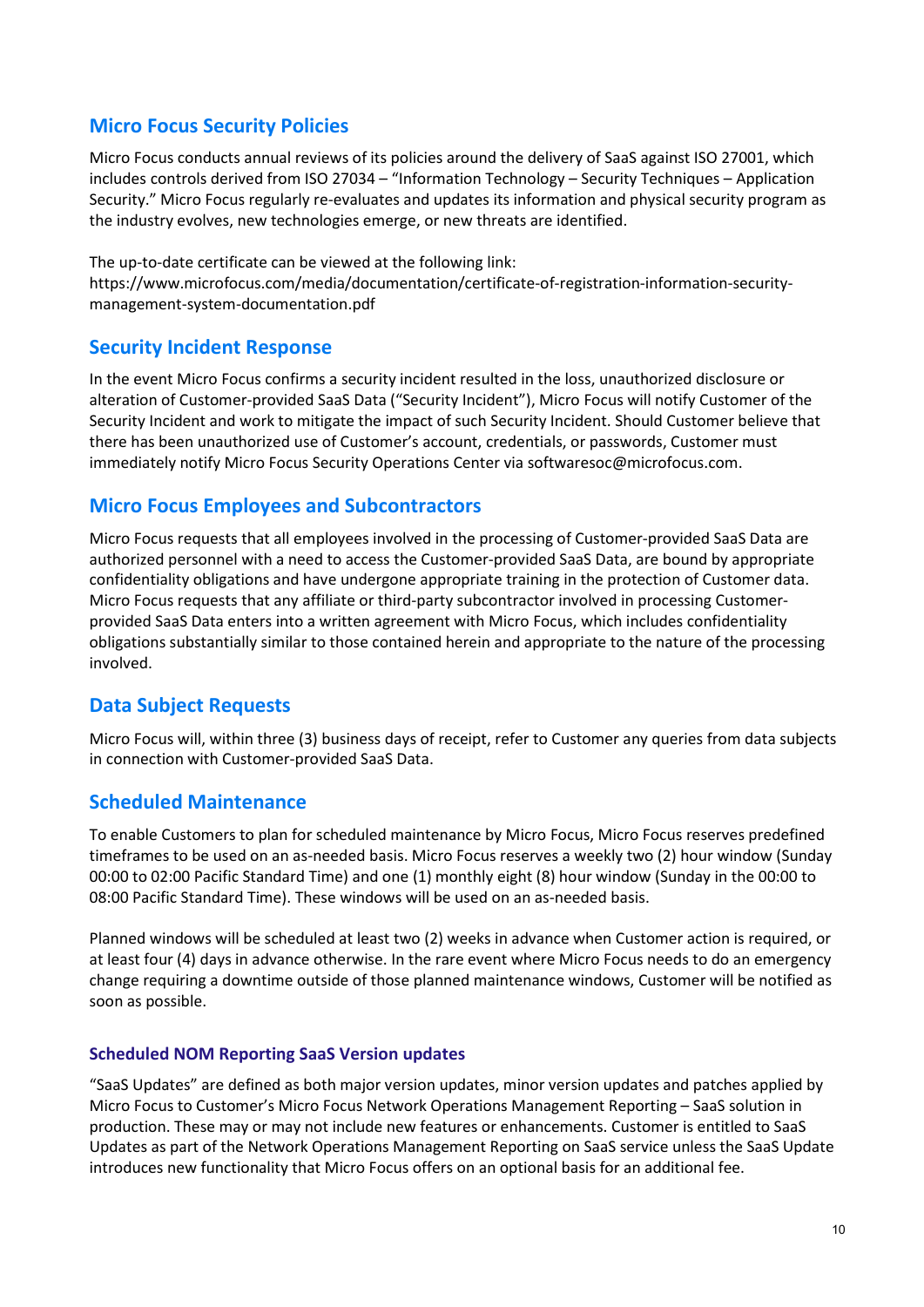Micro Focus determines whether and when to apply a SaaS Update to Customer's Micro Focus Network Operations Management Reporting – SaaS solution. Unless Micro Focus anticipates a service interruption due to a SaaS Update, Micro Focus may implement a SaaS Update at any time without notice to Customer. Micro Focus aims to use the Scheduled Maintenance windows defined herein to apply SaaS Updates. Customer may be required to cooperate in achieving a SaaS Update that Micro Focus determines in its discretion is critical for the availability, performance or security of the Micro Focus Network Operations Management Reporting – SaaS solution.

#### On-Premise Component Updates

"Updates" are defined as both major version updates, minor version updates and patches applied to Customer's environment.

The initial install of the minimum supported versions of the on-premise component and ongoing upgrades are the sole responsibility of Customer.

Micro Focus will work with Customer to coordinate when updates must be applied to the on-premise component.

Micro Focus will not be responsible for managing, monitoring and the maintenance of Customer equipment or third-party computer hardware, software, or network infrastructure not within the sole control of Micro Focus.

## Service Decommissioning

Customer may cancel NOM Reporting SaaS by providing Micro Focus with sixty (60) days written notice prior to the expiration of the SaaS Order Term ("Cancellation"). Such Cancellation shall be effective upon the last day of the then current SaaS Order Term. Upon Cancellation, expiration, or termination of the SaaS Order Term, Micro Focus may disable all Customer access to NOM Reporting SaaS, and Customer shall promptly return to Micro Focus (or at Micro Focus's request destroy) any Micro Focus Materials.

Micro Focus will make available to Customer OPTIC data lake data in the format generally provided by Micro Focus. The target timeframe is set forth below in Termination Data Retrieval Period SLO. After such time, Micro Focus shall have no obligation to maintain or provide any such data, which will be deleted in the ordinary course.

## Service Level Objectives

Micro Focus provides clear, detailed, and specific Service Level Objectives (SLOs) for the services that SaaS provides to its customers. These SLOs are targets used by Micro Focus to deliver the service and are provided as guidelines. They in no way create a legal requirement or obligation for Micro Focus to always meet these objectives.

Micro Focus will provide self-service access to Customer to the Service Level Objectives data online at https://home.software.microfocus.com/myaccount.

## Solution Provisioning Time SLO

Solution Provisioning is defined as the Network Operations Management Reporting on SaaS solution being available for access over the internet. Micro Focus targets to make NOM Reporting SaaS available within 1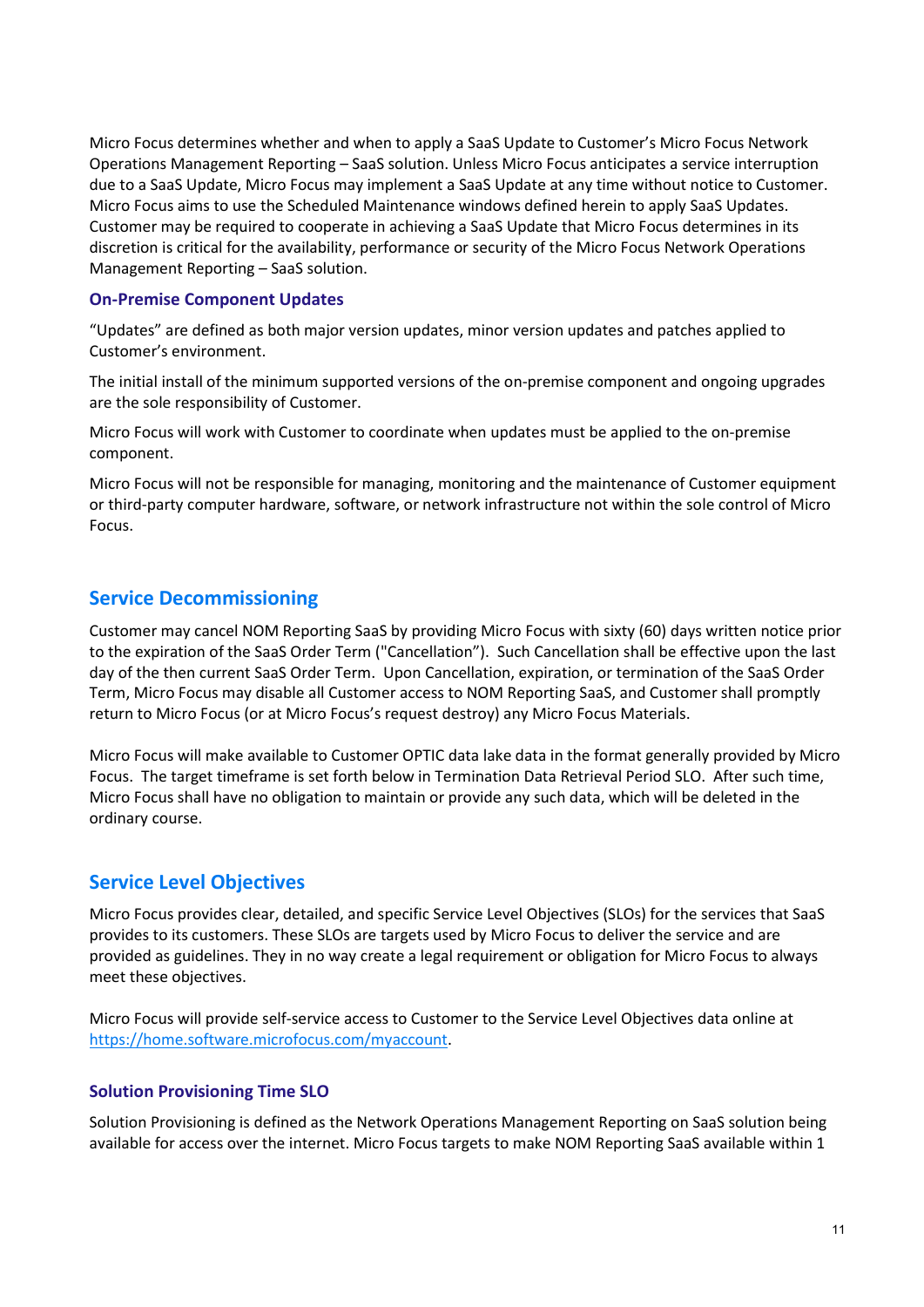week (7 days) of the Customer's purchase order (PO) being booked within the Micro Focus order management system.

Customer is responsible for installing and configuring any additional on-premise components for their applications. Any on-premise components of the solution are not in scope of the Solution Provisioning Time SLO. Additionally, third party tool integration, and the import of Customer data into the application are not in scope of the Solution Provisioning Time SLO.

## Solution Availability SLA

Solution Availability is defined as the NOM Reporting SaaS production application deployed in cloud being available for access and use by Customer and its Authorized Users over the Internet. Micro Focus will provide Customer access to the NOM Reporting SaaS production application on a twenty-four hour, seven days a week (24x7) basis at a rate of 99.9 % ("Solution Uptime").

#### Measurement Method

Solution Uptime shall be measured by Micro Focus using Micro Focus monitoring software running from a minimum of two global locations with staggered timing.

On a quarterly basis, Solution Support Uptime will be measured using the measurable hours in the quarter (total time minus planned downtime for maintenance, upgrades, etc.) as the denominator. The numerator is the denominator value minus the time of any outages in the quarter (duration of all outages combined) to give the percentage of available uptime (2,198 actual hours available / 2,200 possible available hours = 99.9% availability).

An "outage" is defined as two consecutive monitor failures on the NOM Reporting SaaS login page within a ten-minute period, lasting until the condition has cleared.

#### Boundaries and Exclusions

Solution Uptime shall not apply to any of the following exceptions:

- Overall Internet congestion, slowdown, or unavailability
- Unavailability of generic Internet services (e.g., DNS servers) due to virus or hacker attacks
- Unavailability of Amazon Web Services Availability Zones hosting to Customer
- Force majeure events as described in the terms of the Micro Focus Customer Terms for Software-asa-Service, or the applicable Micro Focus Pass-Through Terms
- Actions or omissions of Customer (unless undertaken at the express direction of Micro Focus) or third parties beyond the control of Micro Focus
- Unavailability due to Customer equipment or third-party computer hardware, software, or network infrastructure not within the sole control of Micro Focus
- Scheduled Maintenance
- Scheduled Version Updates

Any on-premise components of the solution are not in scope of the Solution Availability SLA.

## Reporting

Micro Focus will provide self-service access to Customer to the availability data online via the Service Health portal. The appropriate links for your tenants will be provided as part of onboarding.

In addition, Micro Focus will provide a SaaS Service Uptime Metric Report ("Uptime Metric Report") in accordance with this attachment to Customer upon request for the Network Operations Management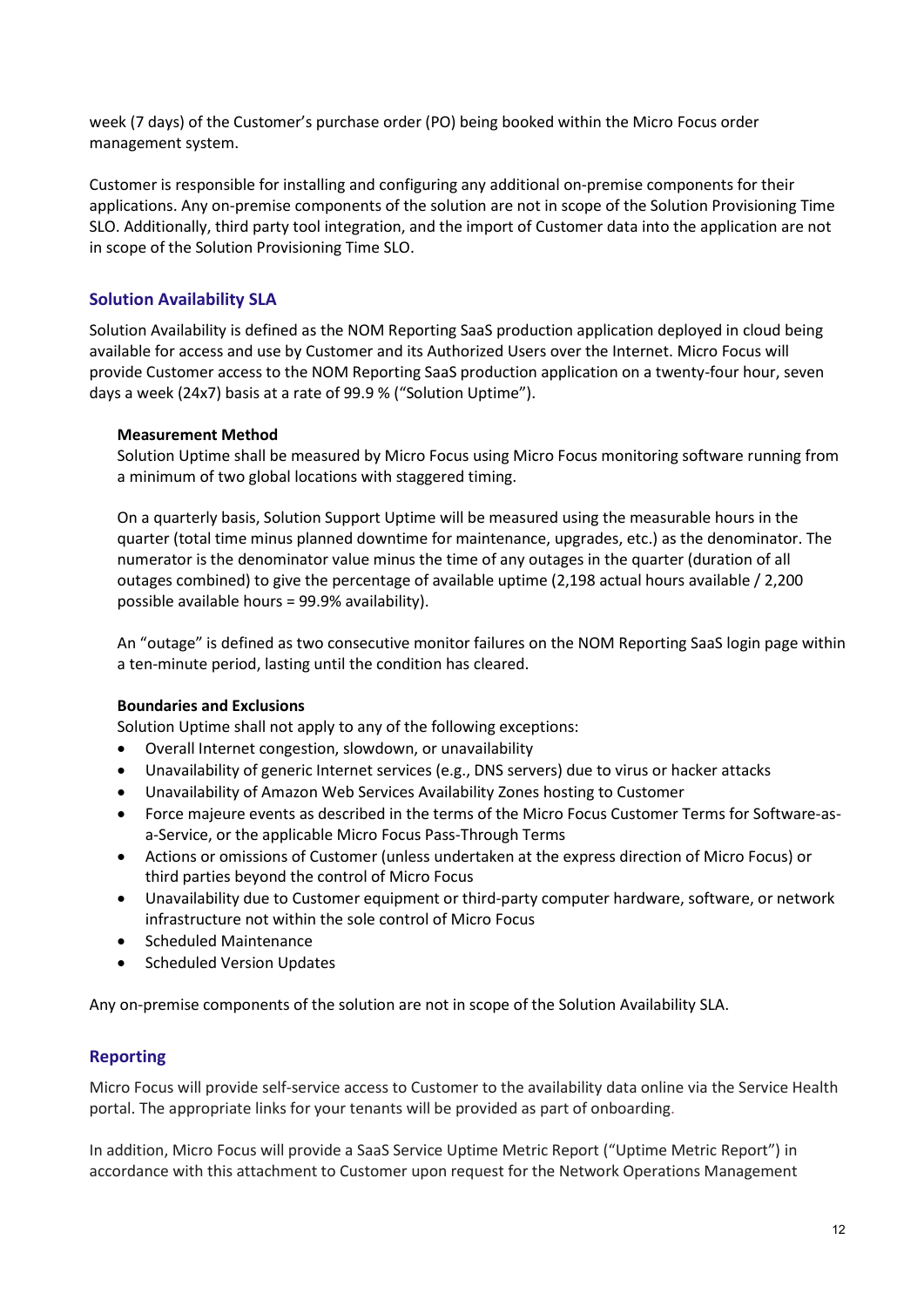Reporting - SaaS. If Customer does not agree with the Uptime Metric Report, written notice of nonagreement must be provided to Micro Focus within fifteen (15 days) of receipt of the Uptime Metric Report.

#### Remedies

Micro Focus's exceeding, meeting or failing to meet the SaaS Service Uptime Metric as measured over any quarter may be reflected in adjustments to the duration of the initial contract term for Micro Focus SaaS pursuant to the following schedule ("Availability SLA Service Credits"):

| <b>Quarterly Micro Focus SaaS</b><br>Rating | <b>Rating</b> | <b>Credit</b>                                                                            |
|---------------------------------------------|---------------|------------------------------------------------------------------------------------------|
| Between 99.9 % - 100%                       | Meets Goals   | Not Applicable                                                                           |
| Between 98.0% - 99.8%                       | Tolerable     | Five (5) day extension of the<br>NOM Reporting SaaS Order term<br>at no cost to Customer |
| <b>Below 98.0%</b>                          | Unacceptable  | Ten (10) day extension of the<br>NOM Reporting SaaS Order term<br>at no cost to Customer |

#### Availability SLA Service Credits

Micro Focus NOM Reporting SaaS Ratings below 98% for a quarter shall be escalated by both parties to the vice president (or equivalent), as outlined in this schedule.

Customer must request all service credits or extensions in writing to Micro Focus within thirty (30) days of the end of the month in which the SaaS Service Uptime Metric was not met and identify the support requests relating to the period where the NOM Reporting SaaS production application was not available for access and use by Customer and its authorized users over the internet.

 If Customer renews the service, Micro Focus SaaS Service Credits will be applied to a service extension at the end of the renewed subscription term at no additional charge.

If Customer does not renew the service Micro Focus SaaS Service Credits will be applied towards a service extension at no additional charge. Micro Focus SaaS Service Credits are capped at thirty (30) days per annum.

## Online Support Availability SLO

Online Support Availability is defined as the Micro Focus SaaS support portal being available for access and use by Customer and its Authorized Users over the Internet. Micro Focus targets to provide Customer access to the Micro Focus SaaS support portal on a twenty-four hour, seven days a week (24x7) basis at a rate of 99.9% ("Online Support Uptime").

#### Measurement Method

Online Support Uptime shall be measured by Micro Focus using Micro Focus monitoring software running from a minimum of four global locations with staggered timing.

On a quarterly basis, Online Support Uptime will be measured using the measurable hours in the quarter (total time minus planned downtime, including maintenance, upgrades, etc.) as the denominator. The numerator is the denominator value minus the time of any outages in the quarter (duration of all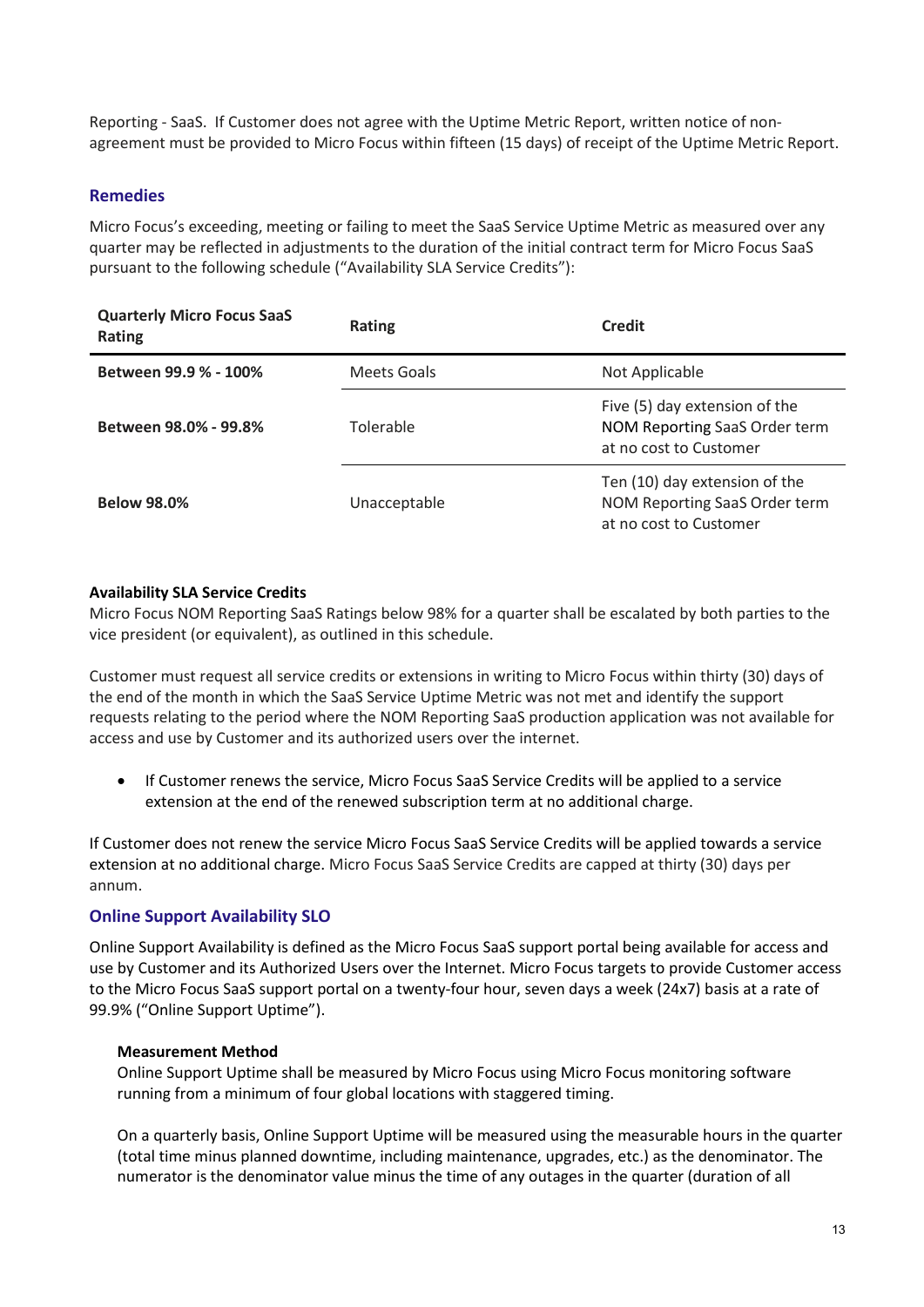outages combined) to give the percentage of available uptime (2,198 actual hours available / 2,200 possible available hours = 99.9 availability).

An "outage" is defined as two consecutive monitor failures within a five-minute period, lasting until the condition has cleared.

#### Boundaries and Exclusions

Online Support Uptime shall not apply to any of the following exceptions:

- Overall Internet congestion, slowdown, or unavailability
- Unavailability of generic Internet services (e.g., DNS servers) due to virus or hacker attacks
- Unavailability of Amazon Web Services Availability Zones hosting to Customer
- Force majeure events as described in the terms of agreement
- Actions or inactions of Customer (unless undertaken at the express direction of Micro Focus) or third parties beyond the control of Micro Focus
- Unavailability due to Customer equipment or third-party computer hardware, software, or network infrastructure not within the sole control of Micro Focus
- Scheduled Maintenance

## Initial SaaS Response Time SLO

The Initial SaaS Response Time refers to the Service Support described herein. It is defined as the acknowledgment of the receipt of a Customer request and the assignment of a case number for tracking purposes. Initial SaaS Response will come as an email to the requester and include the case number and links to track it using Micro Focus online customer portal. The Initial SaaS Response Time covers both service request and support requests. Micro Focus targets to provide the Initial SaaS Response no more than one hour after the successful submission of a Customer request.

## SaaS Support SLOs

There are two types of SaaS Support SLOs: Service Request and Support Request SLOs.

- The Service Request SLO applies to the majority of routine system requests. This includes functional system requests (product add/move/change), informational, and administrative requests.
- The Support Request SLO applies to issues that are not part of the standard operation of the service and which causes, or may cause, an interruption to or a reduction in the quality of that service.

The Response and Resolution Targets are provided as guidelines and represent typical request processing by Micro Focus SaaS support teams. They in no way create a legal requirement or obligation for Micro Focus to always respond in the stated time. The Response and Resolution Targets, including their scope and determining factors (such as impact and urgency), are further described at https://home.software.microfocus.com/myaccount/slo/.

#### Termination Data Retrieval Period SLO

The Termination Data Retrieval Period is defined as the length of time in which Customer can retrieve a copy of their Customer NOM Reporting SaaS data from Micro Focus. Micro Focus targets to make available such data for download in the NOM format generally provided by Micro Focus for 30 days following the termination of the SaaS Order Term.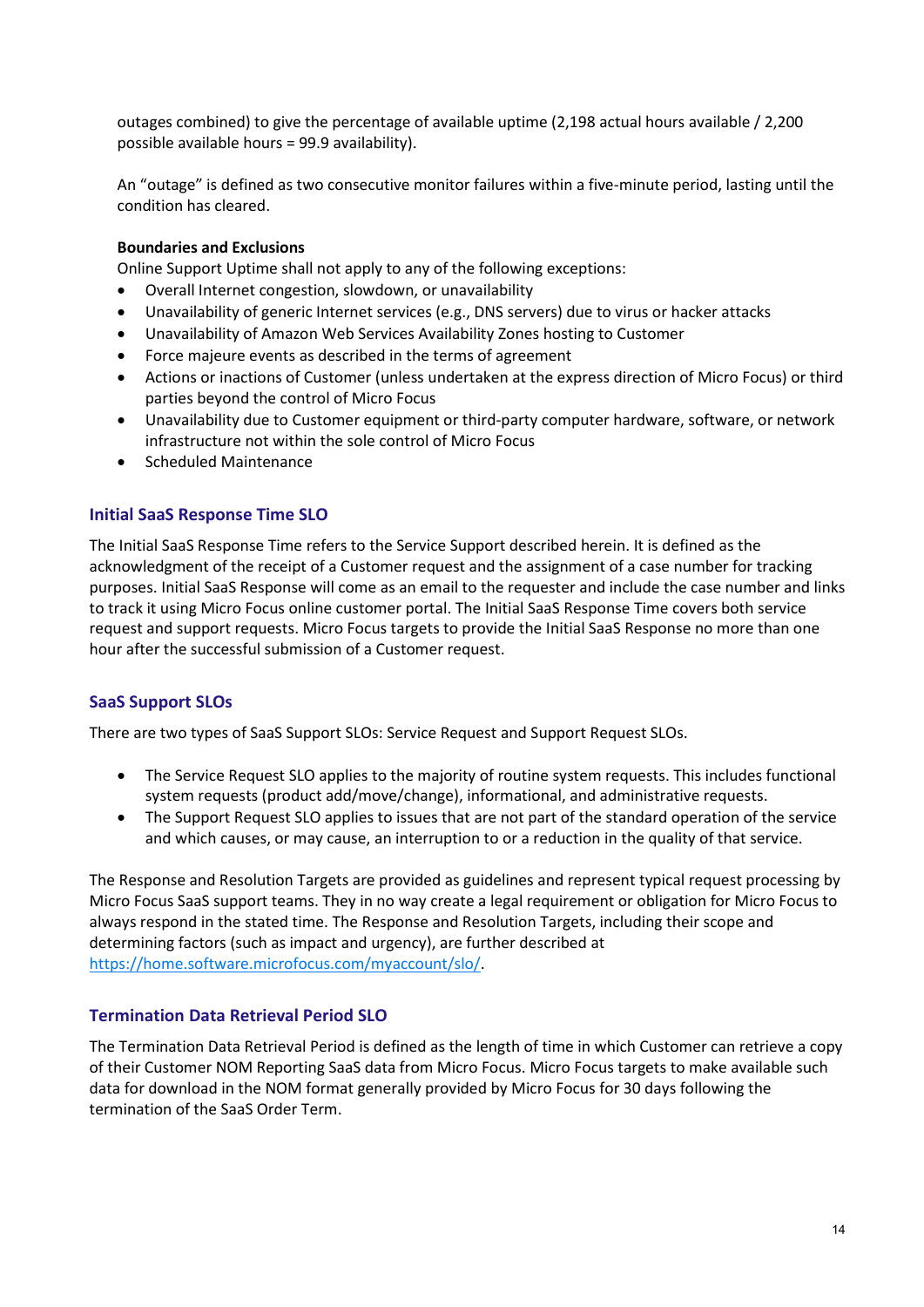# Standard Service Requirements

## Roles and Responsibilities

This section describes general Customer and Micro Focus responsibilities relative to NOM Reporting SaaS service. Micro Focus's ability to fulfill its responsibilities relative to SaaS is dependent upon Customer fulfilling the responsibilities described below and elsewhere herein:

## Customer Roles and Responsibilities

| <b>Customer Role</b>   | <b>Responsibilities</b>                                                                                                                                                                                                                                                                                                                                                                                                                                                                                                                               |
|------------------------|-------------------------------------------------------------------------------------------------------------------------------------------------------------------------------------------------------------------------------------------------------------------------------------------------------------------------------------------------------------------------------------------------------------------------------------------------------------------------------------------------------------------------------------------------------|
| <b>Business Owner</b>  | Owns the business relationship between the Customer and Micro Focus<br>$\bullet$<br>Owns the business relationship with the range of departments and<br>$\bullet$<br>organizations using NOM Reporting SaaS<br>Manages contract issues<br>$\bullet$                                                                                                                                                                                                                                                                                                   |
| <b>Project Manager</b> | Coordinates Customer resources as necessary<br>$\bullet$<br>Serves as the point of contact between the Customer and Micro Focus<br>$\bullet$<br>Drives communication from the Customer side<br>Serves as the point of escalation for issue resolution and service-related<br>$\bullet$<br><i>issues</i>                                                                                                                                                                                                                                               |
| Administrator          | Serves as the first point of contact for NOM Reporting SaaS end users for<br>$\bullet$<br>problem isolation<br>Performs NOM Reporting SaaS administration<br>$\bullet$<br>Provides tier-1 support and works with Micro Focus to provide tier-2<br>$\bullet$<br>support<br>Coordinates end-user testing as required<br>$\bullet$<br>Leads ongoing solution validation<br>$\bullet$<br>Trains the end-user community<br>$\bullet$<br>Coordinates infrastructure-related activities at Customer site<br>$\bullet$<br>Owns any customization<br>$\bullet$ |
| <b>End User</b>        | Leverages the product functionality designed by Customer's NOM<br>$\bullet$<br>Reporting SaaS administrators.<br>Provides periodic feedback to NOM Reporting SaaS administrator                                                                                                                                                                                                                                                                                                                                                                       |

## Micro Focus Roles and Responsibilities

| <b>Responsibilities</b><br><b>Micro Focus Role</b> |  |
|----------------------------------------------------|--|
|----------------------------------------------------|--|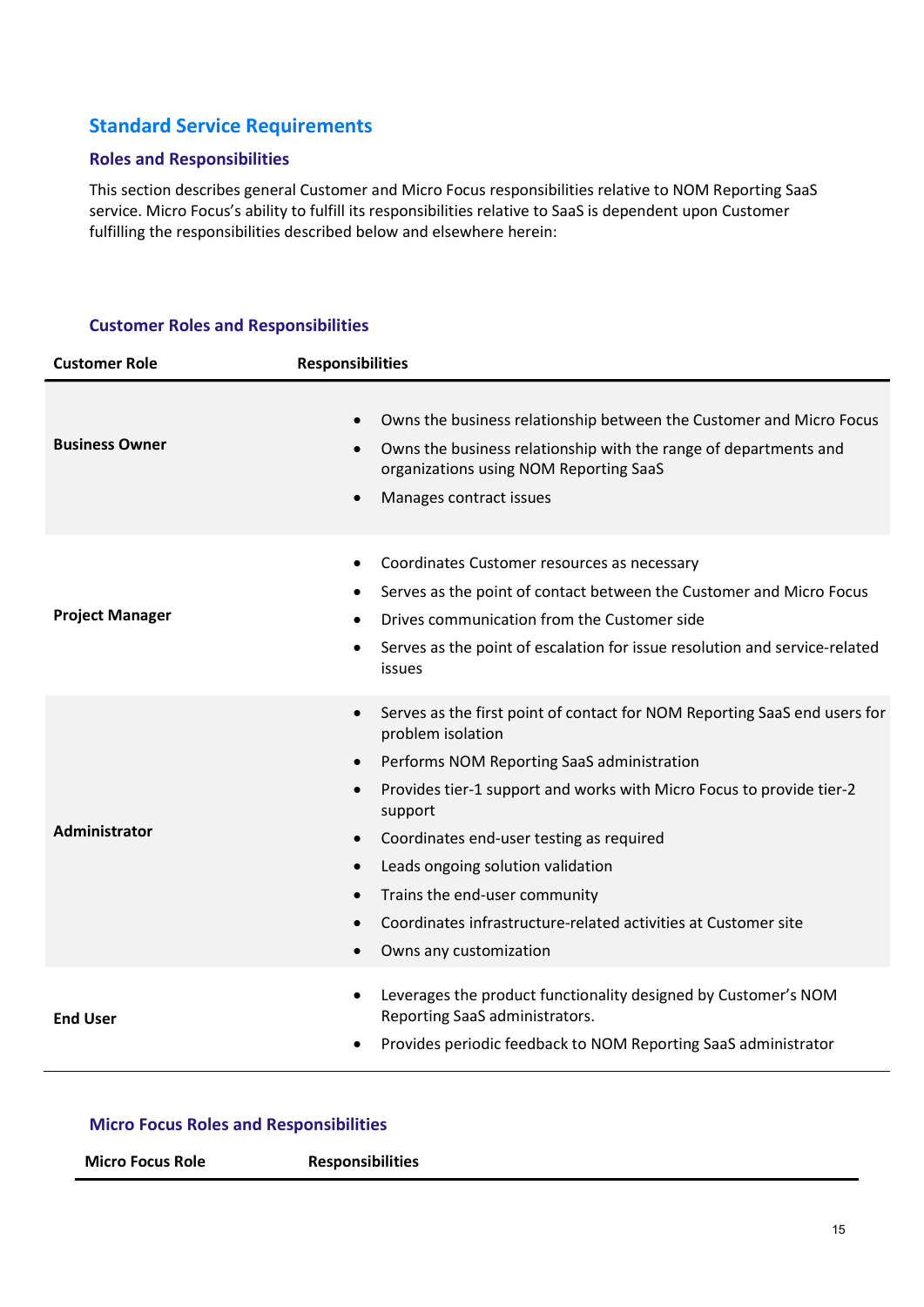| $\bullet$<br>$\bullet$<br><b>Customer Success</b><br>$\bullet$            | Serves as the customer liaison to Micro Focus<br>Coordinates Micro Focus technical resources as necessary<br>Coordinates with the customer during required and periodic<br>maintenance<br>Supports the customer onboarding process                                                                                |
|---------------------------------------------------------------------------|-------------------------------------------------------------------------------------------------------------------------------------------------------------------------------------------------------------------------------------------------------------------------------------------------------------------|
| $\bullet$<br><b>Service Operations Center</b><br>Staff (SOC)<br>$\bullet$ | Primary point of contact for service requests. The customer can<br>contact the Service Operations Center for all services such as support<br>and maintenance, or issues regarding availability of the Micro Focus<br>Network Operations Management Reporting on SaaS Service<br>Provides 24x7 application support |
| $\bullet$<br><b>Operations Staff (Ops)</b><br>$\bullet$<br>$\bullet$      | Monitors the Micro Focus systems and Micro Focus Network<br>Operations Management Reporting on SaaS Service for availability<br>Performs system-related tasks such as backups, archiving, and<br>restoring instances according to Micro Focus's standard practices<br>Provides 24x7 SaaS infrastructure support   |

## Assumptions and Dependencies

This Service Description is based upon the following assumptions and dependencies between the Customer and Micro Focus:

- Customers must update their on-prem components and these components must be compatible with the current NOM Reporting SaaS version. Compatibility information is available in the support matrix: https://docs.microfocus.com/supportmatrix
- Customer must have internet connectivity to access NOM Reporting SaaS.
- NOM Reporting SaaS will be performed remotely and delivered in English only.
- A SaaS Order term is valid for an identified tenant, which cannot be changed during the SaaS Order Term.
- The service commencement date is the date on which Customer´s purchase order (PO) is booked within the Micro Focus order management system.
- The import of Customer data into NOM Reporting SaaS during the implementation requires that the information is made available to Micro Focus at the appropriate step of the solution implementation and in the Micro Focus designated format.
- Customer must ensure that its administrators maintain accurate contact information with Micro Focus SaaS.
- Customer has determined, selected, and will use options such as information security controls, connectivity options, and business continuity, backup, and archival options, in Customer's environment that are appropriate to meet its requirements.
- Customer will establish and follow secure practices for individual account-based access for accountability and traceability.

Furthermore, NOM Reporting SaaS is provided based on the assumption that Customer will implement and maintain the following controls in its use of NOM Reporting SaaS:

- Configuring Customer's browser and other clients to interact with Micro Focus Network Operations Management Reporting on SaaS
- Configuring Customer's network devices to access Micro Focus Network Operations Management Reporting on SaaS
- Appointing authorized users